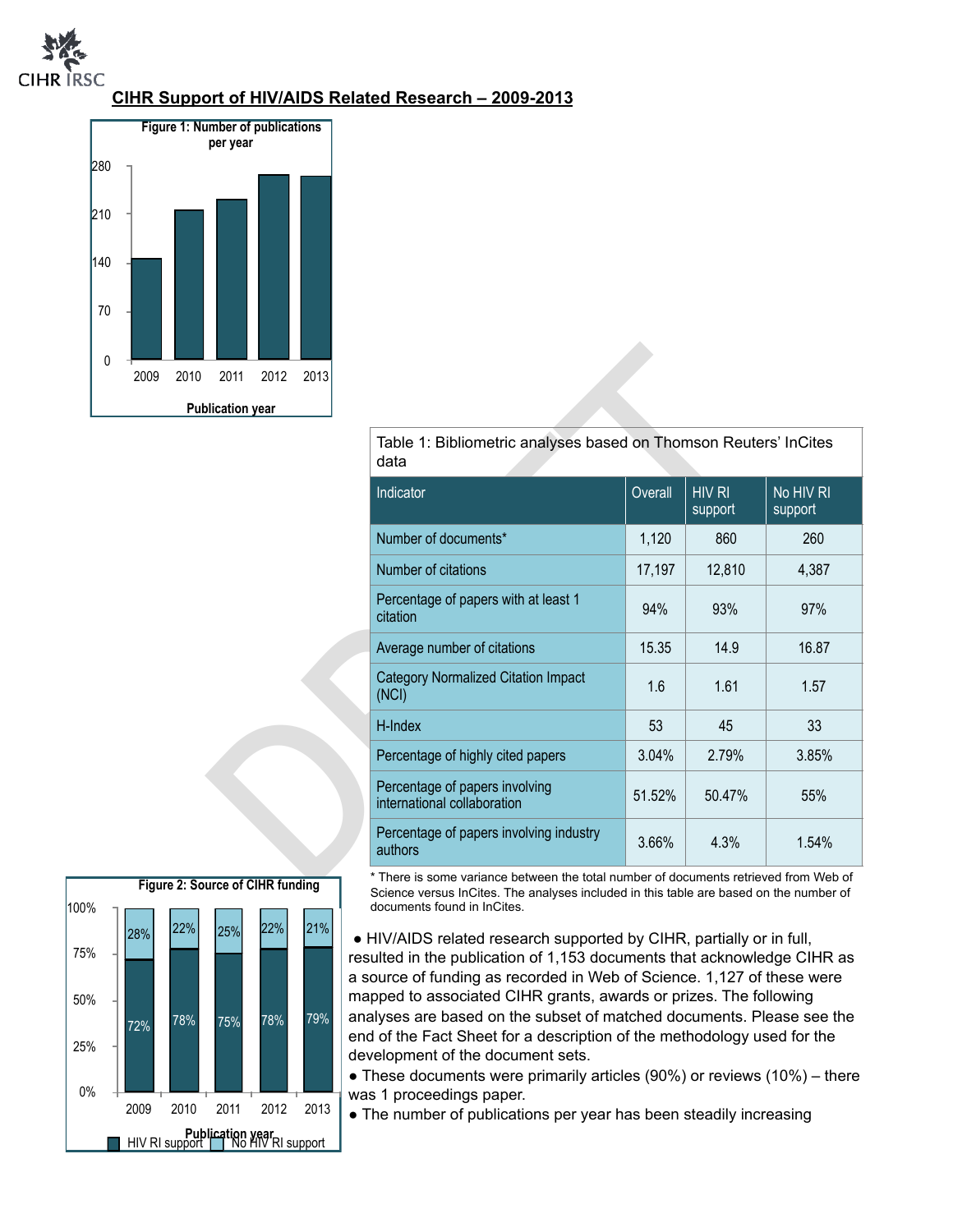(Figure 1). Note that the values for 2009 are likely underestimations due to compliance to CIHR's Open Access policy which started in 2008.

● The majority of the documents had at least one author with a grant or award that was supported, in full or in part, by the HIV Research Initiative (Figure 2).

• The most cited paper acknowledging CIHR support has gathered over 353 citations since its publication in 2009 (Sterne, Jonathan A. C.; May, Margaret; Costagliola, Dominique; et al., and Group Author(s): Start Consortium. "Timing of Initiation of Antiretroviral Therapy in AIDS-Free HIV-1-Infected Patients: A Collaborative Analysis of 18 HIV Cohort Studies").

● CIHR-supported HIV/AIDS related research has influenced subsequent research conducted in many prestigious and world-class institutions. The top 10 addresses of authors citing CIHR-supported HIV/AIDS related research were the University of California System; Harvard University; the NIH (USA); University of London; Johns Hopkins University; McGill University; University British Columbia; the University of Toronto; University of California San Francisco; and *Centre national de la recherche scientifique*.

● Publications citing HIV/AIDS related research publications acknowledging CIHR support were written by authors from 156 different countries (43 of these being from the African continent) with the most common citing author associated address being from institutions in North America or Europe. Approximately 6% of all citing documents had at least one author with a primary address located in South Africa.

● HIV/AIDS related research publications acknowledging CIHR support were published in journals from 169 different Web of Science Categories with the top four being Infectious Diseases, Immunology, Virology, and Multidisciplinary Sciences. Papers with authors having some HIV RI funding were more concentrated in these top areas in comparison with documents with authors holding no HIV RI funding (Figure 3).



A search for HIV/AIDS related terms was conducted in WoS, with the results combined with a search for documents that acknowledged CIHR as a funder. The publication data was downloaded and the accession numbers (ANs) were compared to ANs of documents, with publication years falling between 2009 and 2013, that had been mapped to relevant funding instruments using windows of support (based on matched authors with CIHR funding who have funding that has a window of support that overlaps with the publication date of the document).

The focus of the analyses was document based, as opposed to application based. Therefore, a second processing was

conducted to map documents into two exclusive groupings: documents with at least one author who had at least one application number associated with HIV RI funding that overlapped with the publication date of included documents, and documents with no authors with application numbers associated with HIV RI funding.

The ascension numbers for all three document sets (i.e. Overall, HIV RI support, and No HIV RI support) were analyzed individually in WoS and each document set was exported into Thompson Reuters' InCites analytics platform, where further bibliometric data was extracted.

| Total number of influenced documents       | 31 |
|--------------------------------------------|----|
| CADTH                                      | 5  |
| PHAC                                       | 18 |
| Agency for Healthcare Research and Quality |    |

Table 2: Downstream documents influenced by CIHR supported research